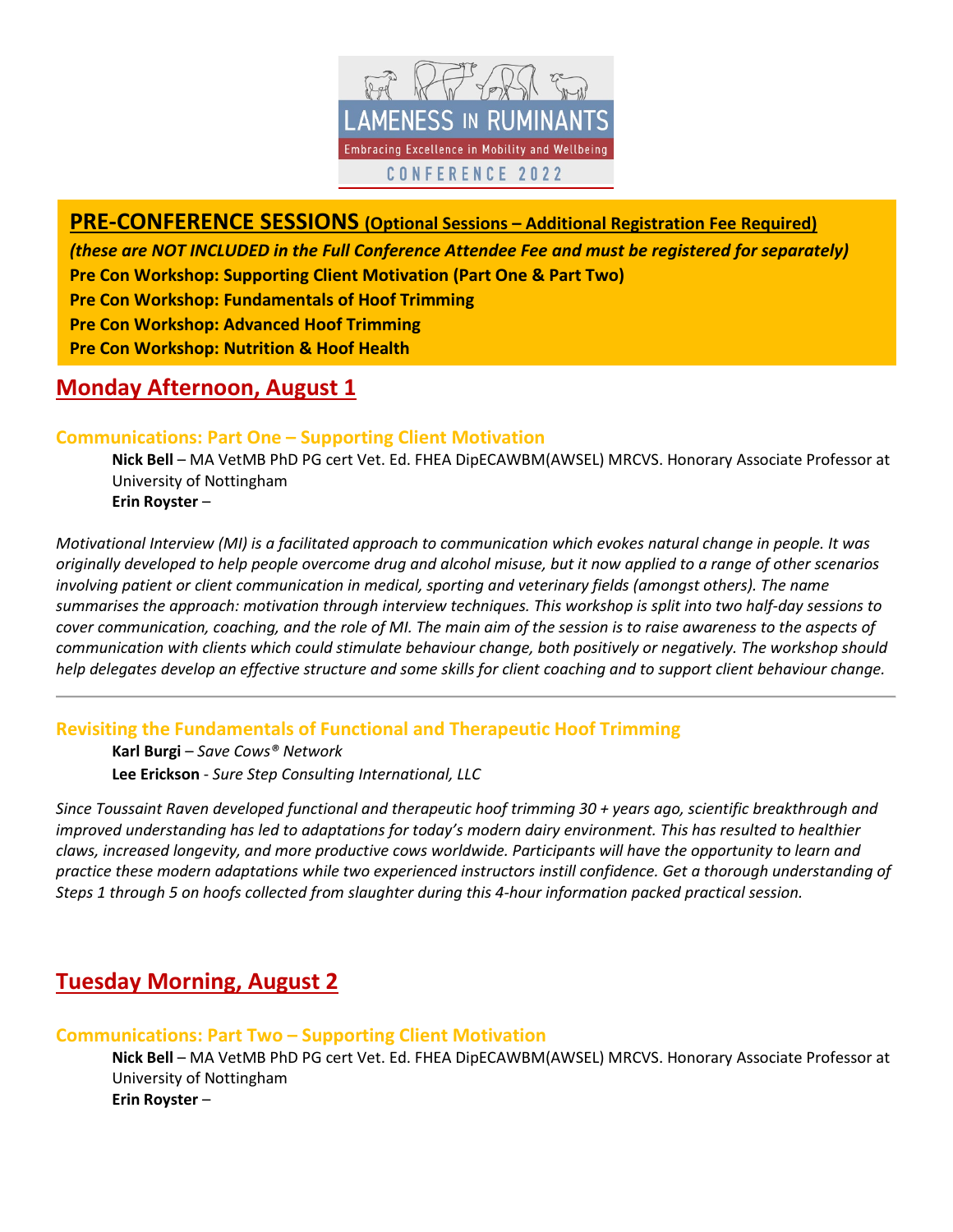*Motivational Interview (MI) is a facilitated approach to communication which evokes natural change in people. It was originally developed to help people overcome drug and alcohol misuse, but it now applied to a range of other scenarios involving patient or client communication in medical, sporting and veterinary fields (amongst others). The name summarises the approach: motivation through interview techniques. This workshop is split into two half-day sessions to cover communication, coaching and the role of MI. The main aim of the session is to raise awareness to the aspects of communication with clients which could stimulate behaviour change, both positively or negatively. The workshop should help delegates develop an effective structure and some skills for client coaching and to support client behaviour change*

**Advanced Hoof Trimming: Tools, Techniques and Treatments in Lameness Beyond the Standard** 

**Katharina Grimm** - Partner at Hoof Health Associates Dres. med. vet. Fiedler, Grimm & Kröger **Andrea Fiedler** - Partner at Hoof Health Associates Dres. med. vet. Fiedler, Grimm & Kröger **Charlotte Kroeger** - Partner at Hoof Health Associates Dres. med. vet. Fiedler, Grimm & Kröger

*Different stations are presented at the beginning and then participants can go around and get hands-on the different tools and techniques we want to present as well as look at documentations of some interesting and exceptional case studies from our practice's work and discuss them. Stations will be:*

*1. Case studies - knee injury in a 14 year old ox: Ultrasound videos, autohaemotherapy, physical therapy; iliosacral displacement in a 5 year old milking cow: physical therapy; treatment of a fractured pedal bone in a 1-year old heifer*

*2. Scotchast bandages for severe problems in both claws of one foot without the possibility of bloc use*

- *3. Bandaging beyond the bikini wrap: what is your standard? What should be standard? Self-tests*
- *4. Physical (large) wound treatment: Use of Ligasano ™ and Tarsal bandages, etc.*
- *5. New bloc systems on the market, discussion*
- *6. Bandage removing tools/techniques for removing bandages outside the trimming chute*
- *7. Use of Ultrasound examination on the hoof*

# **Nutrition and Hoof Health**

# **Arturo Gomez –**

# **CONFERENCE SESSIONS – (Full, one day only and student registrations available)**

**Full Conference Attendee** – *Includes Welcome Reception and all Conference Sessions on Wednesday, August 3 & Thursday, August 4.*

**Conference Attendee for Wednesday, August 3 ONLY** 

# **Conference Attendee for Thursday, August 4 ONLY**

**Conference Attendee Student Rate -** *Includes Welcome Reception and all Conference Sessions on Wednesday, August 3 & Thursday, August 4. To qualify for the student rate, you must currently be seeking an undergraduate or graduate degree. Proof of enrollment may be requested by the organizers of the event*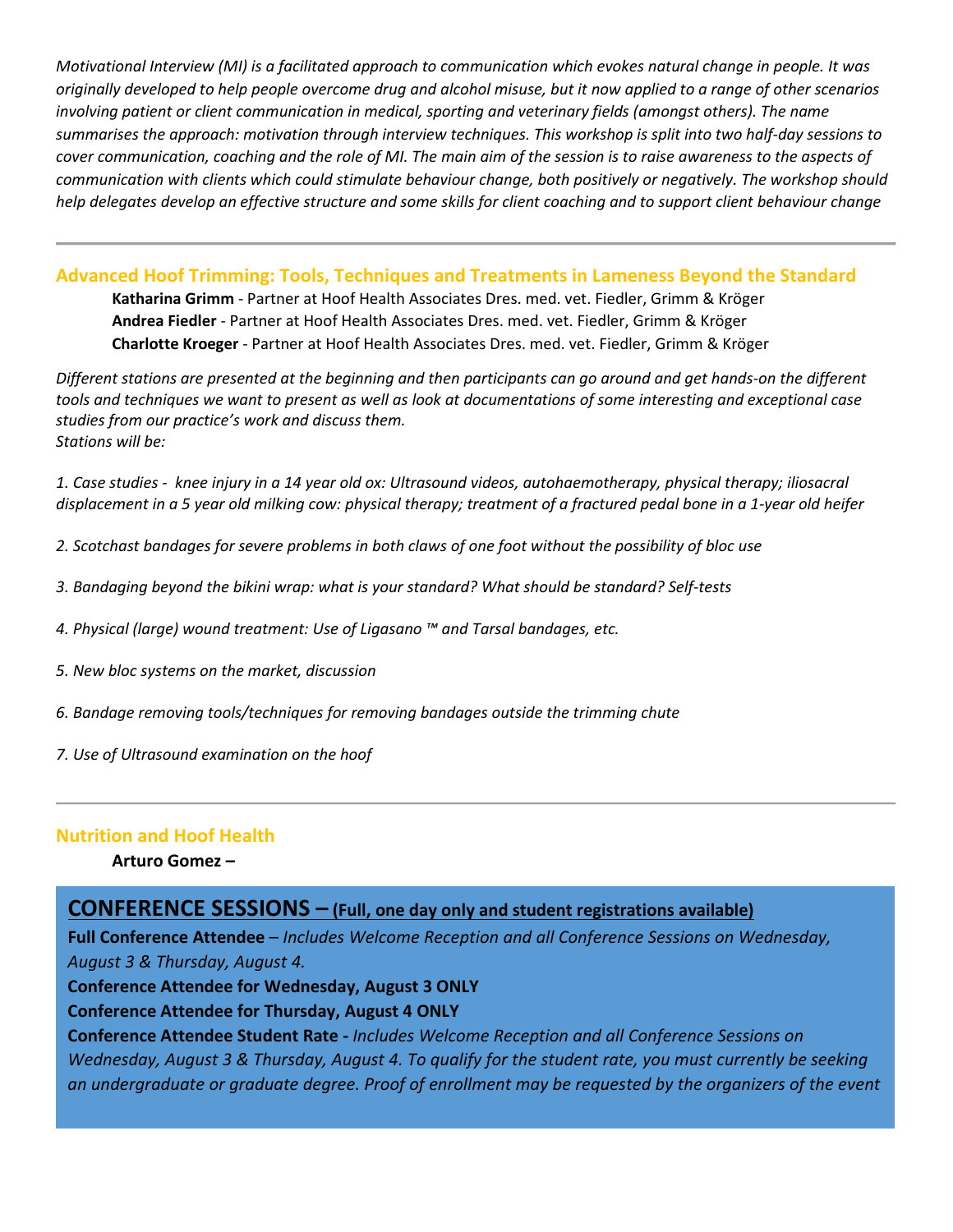# **Welcome Reception**

# **Wednesday, August 3**

# **8:00 – 9:00**

**Keynote Speaker – Using Data to Embrace Excellence in Mobility Miel Holsten -**

**9:00 a.m. – 10:00 a.m. Research Tracks**

#### **9:00-9:10**

**Abstract 1: An Evaluation of Early Intervention Protocols Based on Camera-Based Autonomous Mobility Score Trends** – **Gerard Cramer**

#### **9:10-9:20**

**Abstract 2: Using 3D-Kinematics in Conjunction With Machine Learning Approaches To Predict Dairy Cow Locomotor Ability** - **Elsa Vasseur**

#### **9:20-9:30**

**Abstract 3: Development and Use Of A Graphical User Interface Showing Claw Health At Herd Level** - **Peter Raundal**

#### **9:30-9:40**

**Video Analytics for Stance Estimation of Walking Cows to Identify Visual Signs of Lameness: Santosh Pandey**

#### **9:40-10:00**

**Interactive Abstract Summary (Data Use to Embrace Excellence in Mobility)**

**9:00 a.m. – 10:00 a.m. Beef Track**

#### **9:00-10:00**

#### **DD + Technology in Feedlot –**

**Dorte Dopfer** - DVM, PhD, Professor Department of Internal Medicine at UW-Madison

*You will gain an overview of prevention and control measures against Digital dermatitis (Hairy Heel Warts) in beef cattle. Systematic action plans, including frequent foot baths of pens of beef cattle, have lead to a degree of control in beef cattle feed yards. Early automated detection using computer vision and artificial intelligence are candidates to rendering prevention and control more efficient on commercial beef cattle operations.*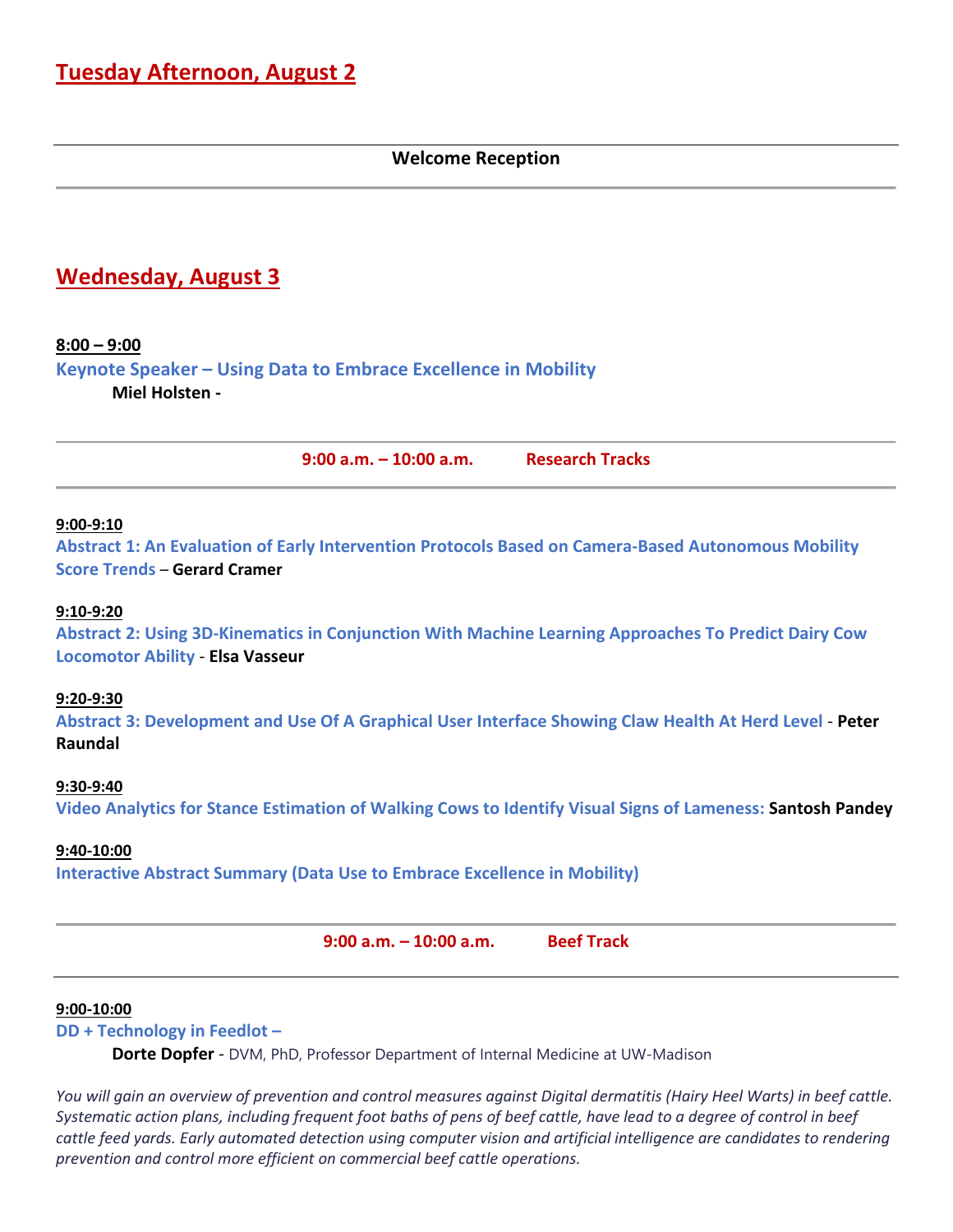**10:30 a.m. – 12:00 p.m. Research Tracks**

## **10:30 – 10:40**

**Trimming Abstract 4: Evaluation of Trimming – What Is The Cow Walking On? – Nynne Capion**

## **10:40 – 10:50**

**Trimming Abstract 5: The Progression of Lameness: Temporal Connection Between First Signs Of Painful Hoof Diseases And Apparent Lameness - Katharina Grimm**

## **10:50-11:00**

**Trimming Abstract 6: The National Association Of Cattle Foot Trimmers; The UK's Representative Body For Professional Cattle Foot Trimmers - James Patrick Wilson**

# **11:00 – 11:10**

**Trimming Abstract 7: Performance of Swedish Claw Trimmers Regarding Shape And Dimensions Of The Trimmed Claw - Frida Åkerström**

#### **11:10- 11:20**

**Wound Abstract 8: Development of a hoof horn lesion induction model in Holstein cows: The next step in lameness research to allow for the evaluation of therapeutic and preventative interventions: Elise Shepley**

## **11:20-11:30**

**Communication Abstract: Evaluating the efficacy of two footbath concentrates to control digital dermatitis in free-stall dairy cows using a non-inferiority study: Sair Ordaz**

## **11:30 – 12:00**

**Interactive Abstract Summary (Hoof Trimming Mentorship and techniques for excellence in mobility)**

**10:30 a.m. – 12:00 p.m. Beef Tracks** 

#### **10:30-11:30**

**What Do We Know About Toe Tip Necrosis And Foot Rot In Feedlot Cattle?:** 

**Murray Jelinski -** DVM, MSc Professor and Alberta Chair in Beef Cattle Health and Production Medicine.

*Lameness is the second most commonly diagnosed disease in feedlot cattle, accounting for up to 30% of all treatments in feedlot cattle. Furthermore, most feedlot lameness is associated with the foot, namely laminitis, footrot (FR), toe tip necrosis (TNN), and digital dermatitis (DD). This presentation will begin with a review the epidemiology of lameness in feedlot cattle, with emphasis on the timing (days on feed) of FR and TNN cases compared to cattle developing other forms of lameness. This will lead into the clinical manifestations of these two diseases, and how they differ in appearance from other common maladies of the foot. The risk factors, common treatment options, and methods of prevention will be reviewed.*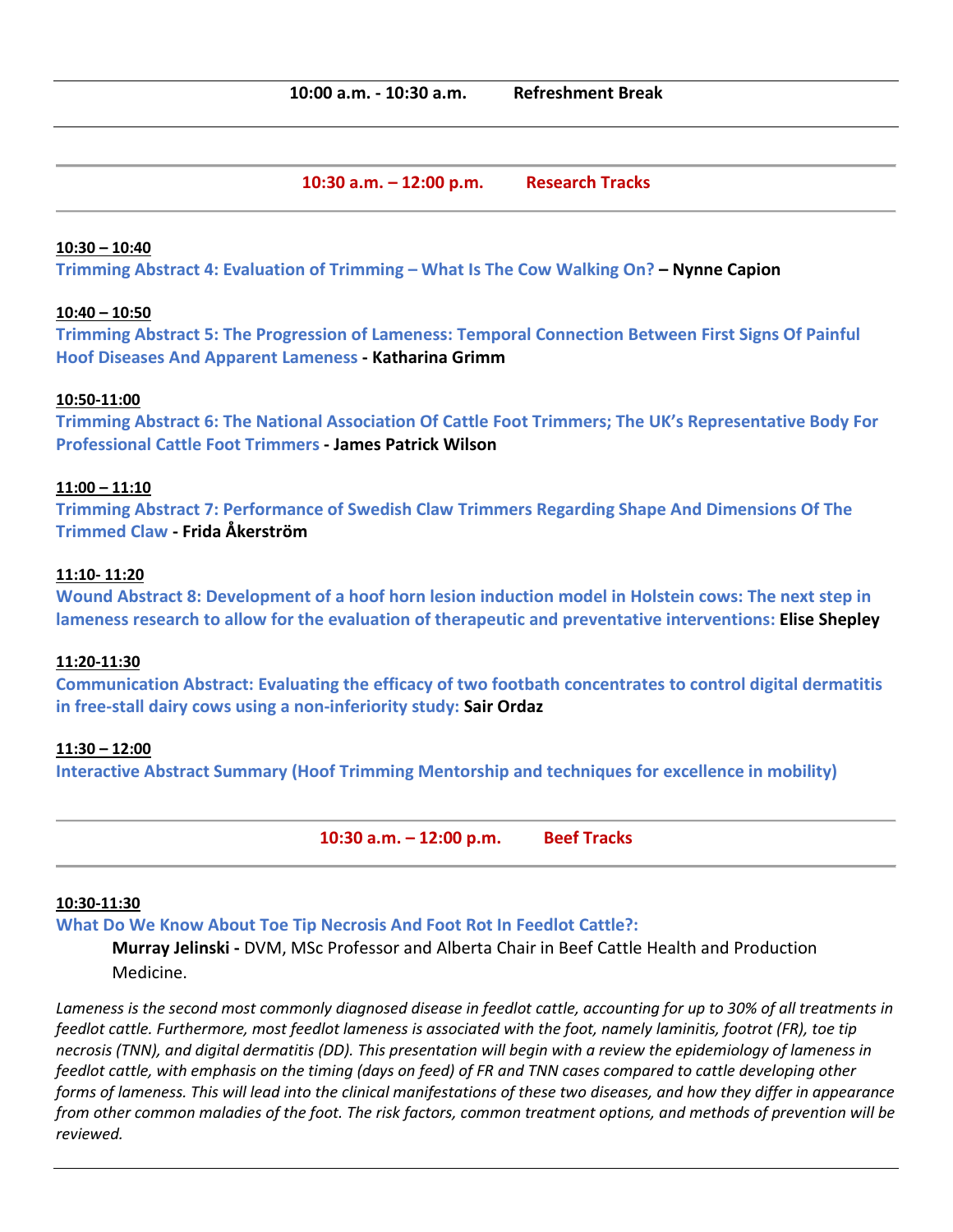# **12:00 p.m. - 1:30 p.m. Lunch**

# **1:30-2:30 Keynote Speaker – Principles of Wound Healing/Tissue Damage Randall Wolcott**

**2:30 p.m. – 3:00 p.m. Research Tracks**

#### **2:30-2:40**

**Wound Abstract 10: Evaluating the Effects Of USDA Organic Approved Therapies On Foot Rot - Cassie Krebill**

#### **2:40-2:50**

**Wound Abstract 16: Local Treatment of Interdigital Phlegmon (Footrot) By The Regional Intravenous Adminstration Of Tylosin In Cows - Marc Pineda**

#### **2:50-3:00**

**Grad student 3**

**2:30 p.m. – 3:00 p.m. Beef Track**

## **2:30-3:00**

**Practical Treatment Perspectives For Beef Bulls:** 

**Luciano Marega –** DVM, Stand-alone Hoof Trimmer in Marega Hoof Care, state of São Paulo, Brazil. Veterinarian from the University of Marília (UNIMAR), Master in Veterinary Surgery from the Universidade Estadual Paulista (UNESP).

*Brazil has 230 million beef cattle and disorders of the locomotor system are an important cause of economic losses. The main locomotor system dysfunctions found in these animals will be addressed, divided into two topics:*

*1- Main foot injuries found.*

*2- Postural disorders found in beef cattle in Brazil.*

*And how these dysfunctions can cause economic losses.*

**3:00 p.m. – 3:30 p.m. Refreshment Break**

**3:30 p.m. – 5:00 p.m. Research Tracks**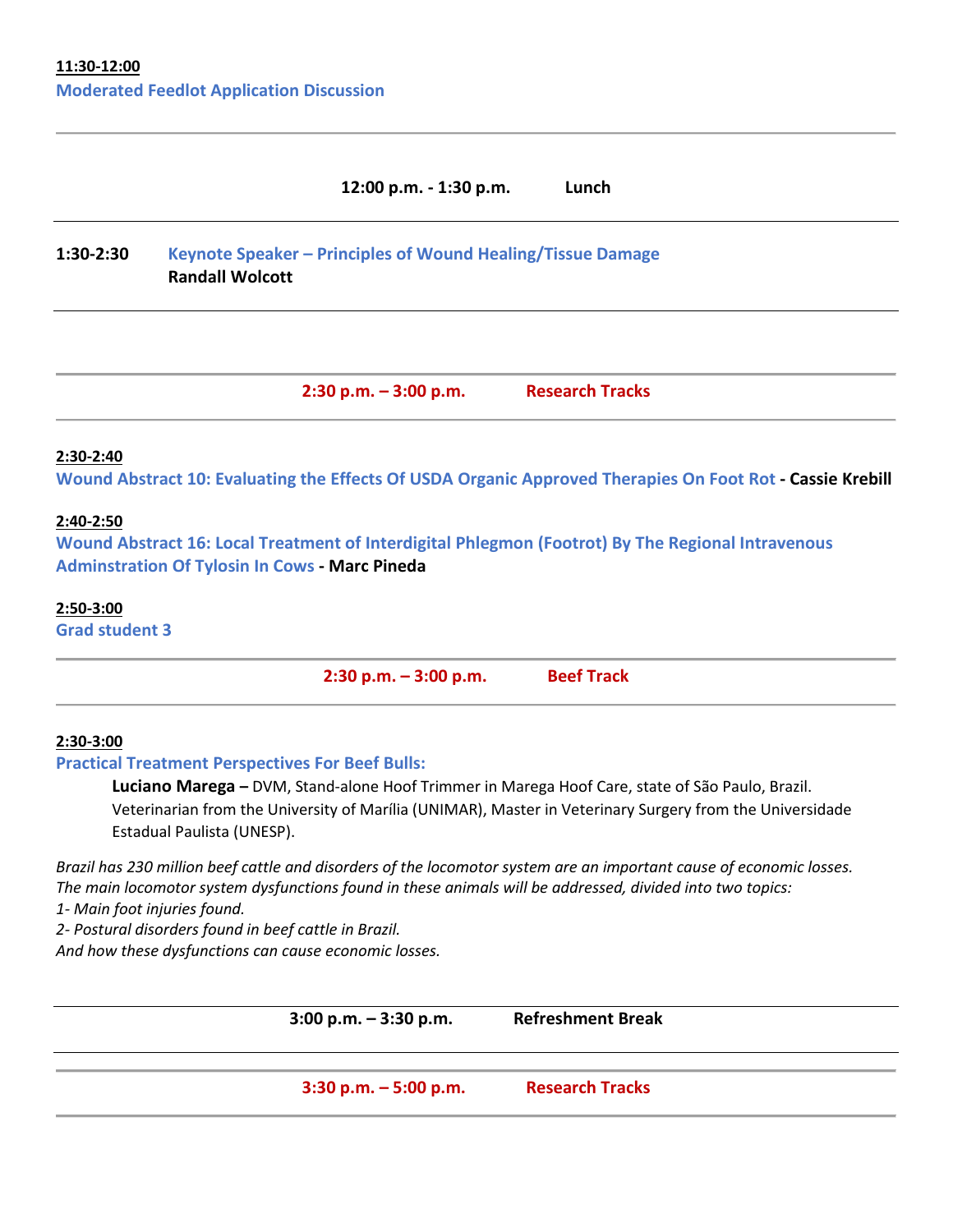# **3:30 – 3:40**

**Wound Abstract 13: Preliminary Results Of Preventive Spraying In The Milking Parlor To Prevent DD Lesions – Kroeger**

# **3:40 – 3:50**

**Wound Abstract 14: Randomised Control Trial Comparing the Efficacy Of A Topical Organic Acid And Tea Tree Oil Treatment With Licensed Topical Oxytetracycline For The Treatment Of Digital Dermatitis In Dairy Cattle - Nick Bell**

# **3:50 – 4:00**

**Wound Abstract 12: Bovine Digital Dermatitis: Trick or Treat - Arne Vanhoudt**

## **4:00 – 4:10**

**Communication: Abstract 22: Survey Of DD Prevalence On Cattle Auctions - The Risk Of Introducing DD On A Farm Buying External Livestock - Fiedler**

# **4:10 – 4:20**

**Wound Abstract 15: Evaluating Transdermalflunixin-Meglumine in Treatment For White Line Disease In Dairy Cows - Roger Bellet Elias**

## **4:20-4:30**

**Data Use Abstract: Comparative Analysis of Real-Time Object Detection Algorithms for Digital Dermatitis in Dairy Cattle: Srikanth Aravamuthan**

#### **4:30-5:00**

**Interactive Abstract Summary (Principles of wound healing to ensure excellence in mobility)**

| $3:30$ p.m. $-5:00$ p.m. | <b>Beef Tracks</b> |
|--------------------------|--------------------|
|                          |                    |

## **3:30 – 4:00**

**Practical Treatment Perspectives for Beef Cows:** 

**Luciano Marega –** DVM, Stand-alone Hoof Trimmer in Marega Hoof Care, state of São Paulo, Brazil. Veterinarian from the University of Marília (UNIMAR), Master in Veterinary Surgery from the Universidade Estradiol Paulista (UNESP).

*Brazil has 230 million beef cattle and disorders of the locomotor system are an important cause of economic losses. The main locomotor system dysfunctions found in these animals will be addressed, divided into two topics:*

*1- Main foot injuries found.*

*2- Postural disorders found in beef cattle in Brazil.*

*And how these dysfunctions can cause economic losses.*

**4:00 – 5:00 Panel: The Need for Detection Of Lesion And Lameness In Feedlot Cattle**

# **Thursday, August 4**

**8:00 a.m – 9:00 a.m. Keynote Speaker – Communication Strategies That Embrace Excellence in Mobility**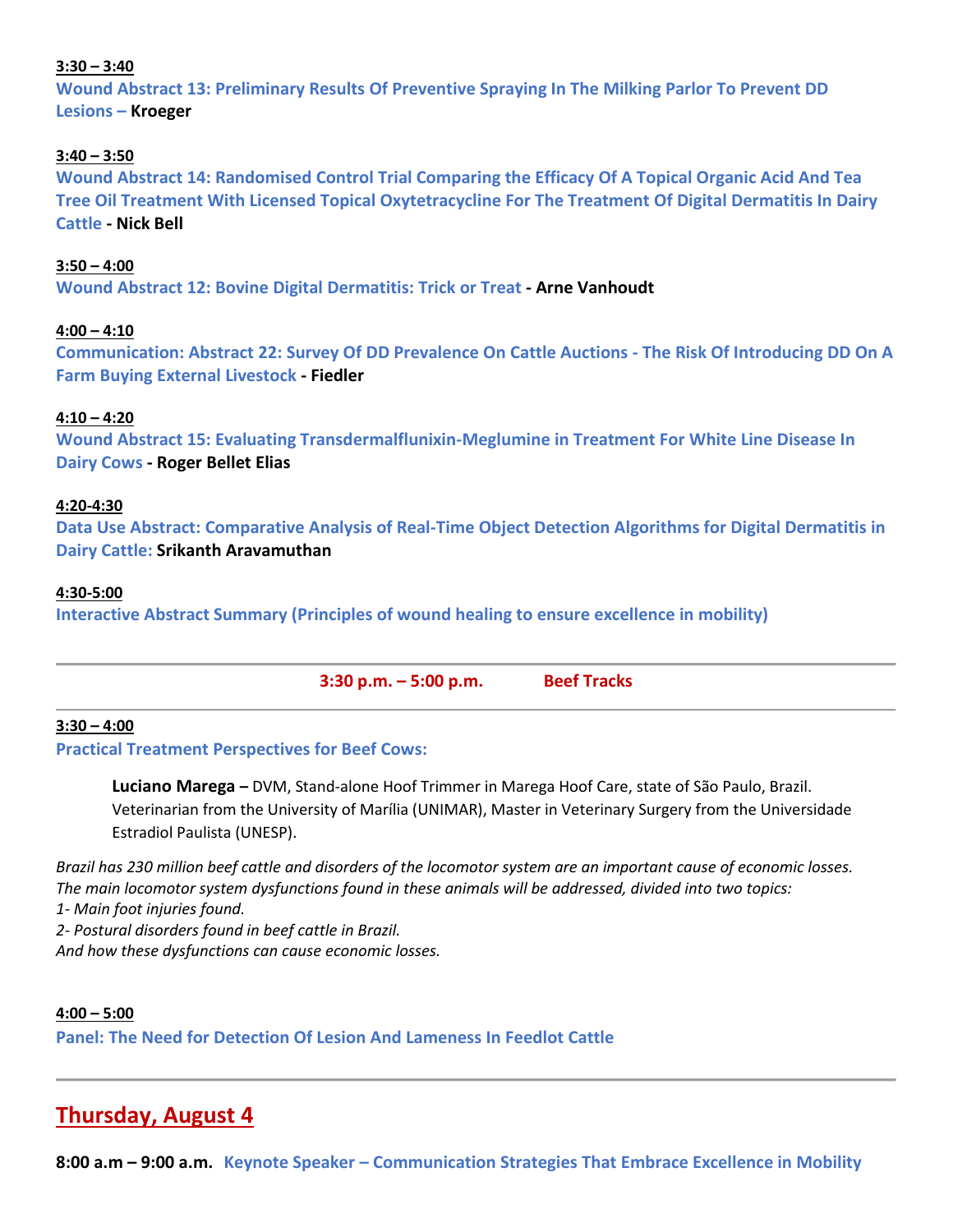**Nick Bell -** MA VetMB Ph.D. PG cert Vet. Ed. FHEA DipECAWBM(AWSEL) MRCVS Honorary Associate Professor at University of Nottingham

*Lameness in dairy cows is a welfare and economic problem that no-one should want to live with yet prevalence remains unacceptably high on many farms. The scientific understanding of lameness and foot lesions in dairy cattle has never been better, yet the trends in reported lameness prevalence are generally increasing. Many years of research has been conducted on human behaviour change (and resistance to change) in the general population. Barriers to change often outweigh the unseen or uncertain benefits to change, but also the very tangible benefits. This paper examines the approaches to supporting dairy farmers through change, from the classic advisory approach through to community*based approaches like social marketing (not to be confused with social media). Finally, the use of Motivational *Interviewing, coaching and mentoring for clients is reviewed.*

**9:00 a.m. – 10:00 a.m. Research Tracks & Small Ruminant Tracks**

#### **9:00-9:10**

**Communication: Abstract 20: Exploring Farmer And Advisor Lameness Management Behaviours Using The COM-B Model - Beth Clark**

#### **9:10-9:20**

**Communication: Abstract 19: Prediction Of Lameness In Dairy Heifers Using Untargeted Metabolomics - Laura Randall**

#### **9:20-9:30**

**Communication: Abstract 21: Randomized Clinical Trial Investigating The Impact Of Exercise And Standing On Concrete For Five Weeks Prior To First Calving On Time To First Lameness Event In Dairy Heifers - Winston Mason**

#### **9:30 – 9:40**

**Data: Abstract 4: How Do Different Frequencies Of Outdoor Access Influence The Gait And Hoof Health Of Non Clinically Lame Cows Housed In A Movement Restricted Environment? - Shabnaz Mokhtarnazif**

#### **9:40 – 10:00**

**Interactive Abstract Summary (Communication Strategies for excellence in mobility**

**9:00 a.m. – 10:00 a.m. Trimmer Tracks** 

#### **9:00-9:30**

**Successfully Managing on Farm Hoof Trimming Program Panel**

#### **9:30-10:00**

# **What's New on Footbath!**

**Laura Solano** - DVM, Ph.D. Dairy Comfort and Welfare Expert at Lactanet.

*With increasing concerns of the control of infectious hoof lesions and with the shortcomings of implementing evidencebased footbath protocols, we'll talk about the latest in footbathing strategies including common management challenges, the use of technology and novel ways to assess its effectiveness.*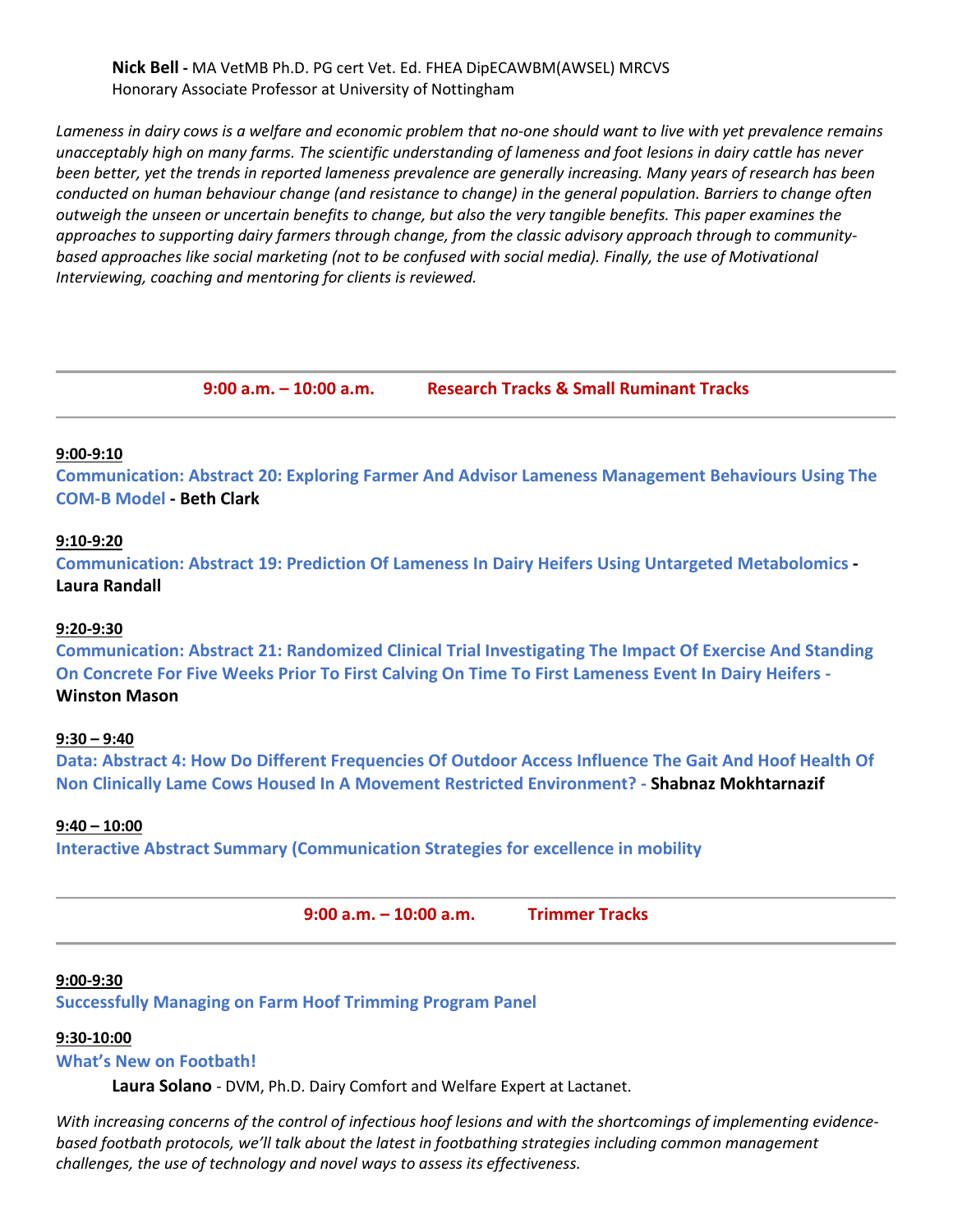**10:30 a.m. – 12:00 p.m. Research Tracks & Small Ruminant Tracks**

#### **10:30-11:10**

#### **Session One: Small Ruminant Lameness:**

**Paul Plummer** - DVM PhD DACVIM(LAIM) DECSRHM Professor and Anderson Endowed Chair in Veterinary Science at Iowa State University

*This presentation will cover the causes and management of infectious small ruminant lameness, with particular attention to current knowledge and research gaps. Nomenclature will be discussed in the context of geographic variability and the potential overlap in some of these diseases will be highlighted. Treatment approaches and prevention will be addressed when appropriate.*

#### **11:10 – 11:30**

**SR Abstract: What Are Locomotion Scores For: Thoughts After Developing A Locomotion Score For Goats** - **Richard Laven**

#### **11:30-11:40**

**SR Abstract 24: Survey Of Foot Lesions Found At Foot Trimming Of Dairy Goats** -**Richard Laven**

#### **11:40 – 11:50**

**SR Abstract 23: Antibiotic Free Treatment of Foot Lesions In Dairy Goats - Daisy Roijackers**

#### **11:50-12:00**

**SR Abstract: Environmental Transmission Of Treponeme-Associated Hoof Disease In Captive Elk - Margaret Wild**

**10:30 a.m. – 12:00 p.m. Trimmer Tracks**

#### **10:30-11:10**

#### **Corkscrew Claws:**

**Roger Olson** – PAS, Dairy Account Manger for Zinpro Corporation. **Lee Erickson** - Sure Step Consulting International, LLC.

*Will discuss possible causes of corkscrew claws and how to prevent them. Also discuss how to manage existing corkscrew claws including how to trim them.* 

#### **11:10-11:30**

**Update on US data recording project: CDBC**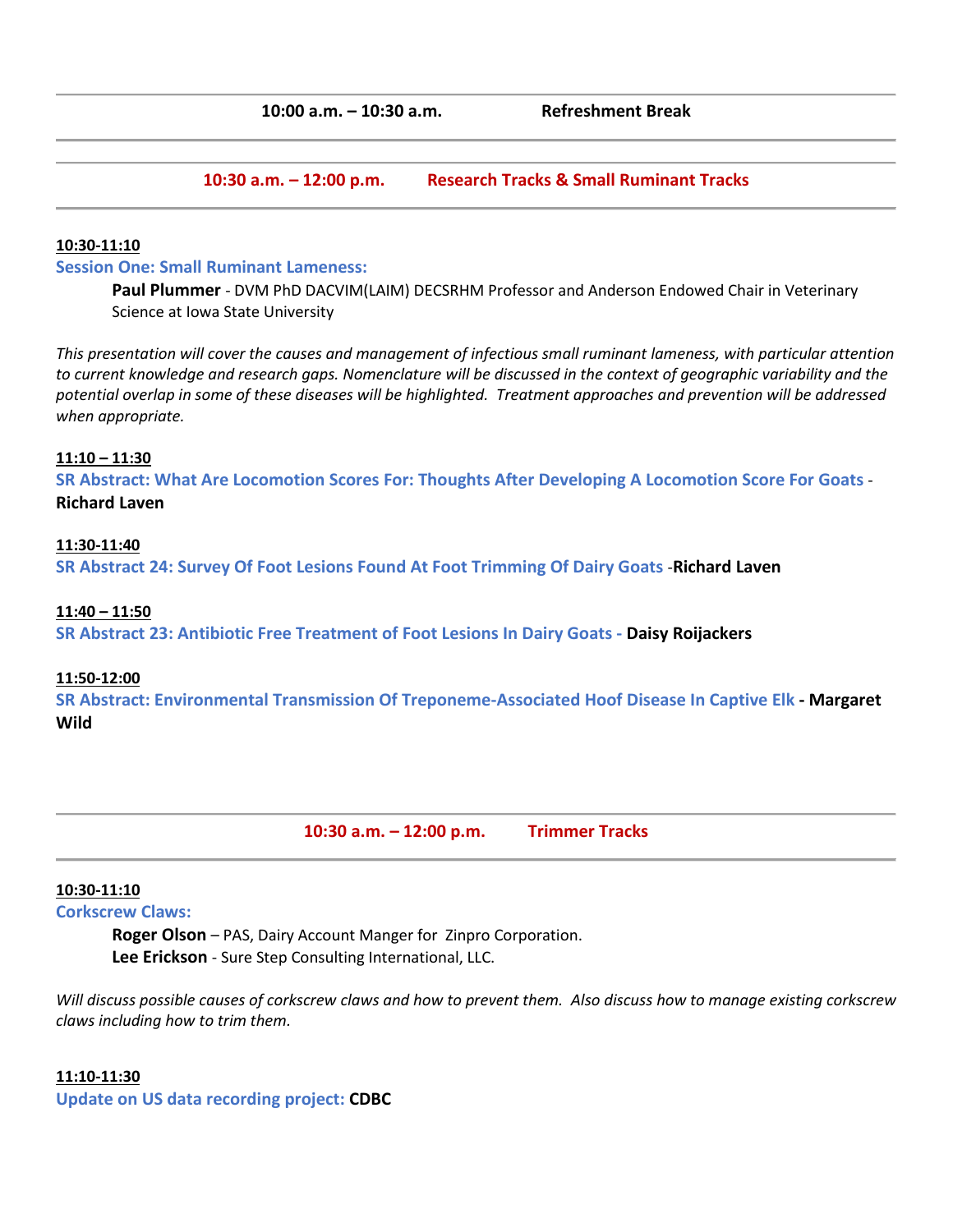#### **11:30-12:00**

#### **The Use of NSAID's in Treatment:**

**James Wilson** – PhD, Foot Health Consultant at Herd Health Consultancy

*This presentation will describe a study which examined the efficacy of NSAID administration in the treatment and prevention of lameness through the implementation of a thirty four month-long long randomised controlled trial (RCT). Holstein cattle within the study herd were subjected one of four treatment groups for the entirety of the study period with lameness scoring and treatment administered on a fortnightly basis and a blinded outcome score occurring fortnightly. Two cohorts of animals were identified during data analysis – those heifers that calved into the trial after initiation, and animals already milking when the trial began. The heifers calving into the study were subjected to treatment regimens from first calving through until the end of the study period or culling. From this study, it was identified that animals that received NSAID at first and subsequent calvings, and at lameness events were at a significantly reduced risk of being scored as lame or culled when compared to those that just received no NSAID at calving or lameness. It was hypothesised that systemic inflammation at calving can initiate pathological change to distal limb anatomy which predisposes an animal to CHL onset. Furthermore, the effect size and robust nature of the RCT gives strength to the case for routine administration of NSAID at calving for the purposes of lameness management. The effect size observed presents a substantial opportunity to reduce the prevalence of lameness in the global dairy herd substantially. The adult cow dataset identified no effect of NSAID administration at calving or lameness on the risk of an animal being scored as lame or culled from the herd. It could be suggested that these animals have already had some degree of pathological change to distal limb anatomy associated with either transition or lameness which has led to a predisposition to future lameness which cannot be undone. This predisposition may counteract any benefits associated with NSAID administration as a treatment or prevention, meaning that with regards to long term lameness management, there is little if any positive prospect for animals that have been previously lame or calved without NSAID administration. The authors, however, do not diminish the importance of the pain management associated with NSAID administration.* 

**12:00 p.m. – 1:30 p.m. Lunch and Business Meeting**

## **1:30 a.m. – 3:00 p.m. Research Tracks & Small Ruminant Tracks**

#### **1:30 – 2:00**

#### **Session Two: Small Runimant Lameness:**

**J. Wilson-Welder** – PhD , Research Microbiologist at USDA Agricultural Research Service, National Animal Disease Center, Ames IA

*This presentation will cover the causes and management of infectious small ruminant lameness, with particular attention to current knowledge and research gaps. Nomenclature will be discussed in the context of geographic variability and the potential overlap in some of these diseases will be highlighted. Treatment approaches and prevention will be addressed when appropriate.*

#### **2:00-2:10**

**Beef Abstract 25: Prevalence and Risk Factors For Corkscrew Claw Syndrome In Dairy Heifers - Nigel Cook**

#### **2:10-2:20**

**Beef Abstract 26: A History Of Lameness And Low Body Condition Score Is Associated With Reduced Digital Cushion Volume, Measured By Magnetic Resonance Imaging, In Dairy Cattle -James Patrick Wilson**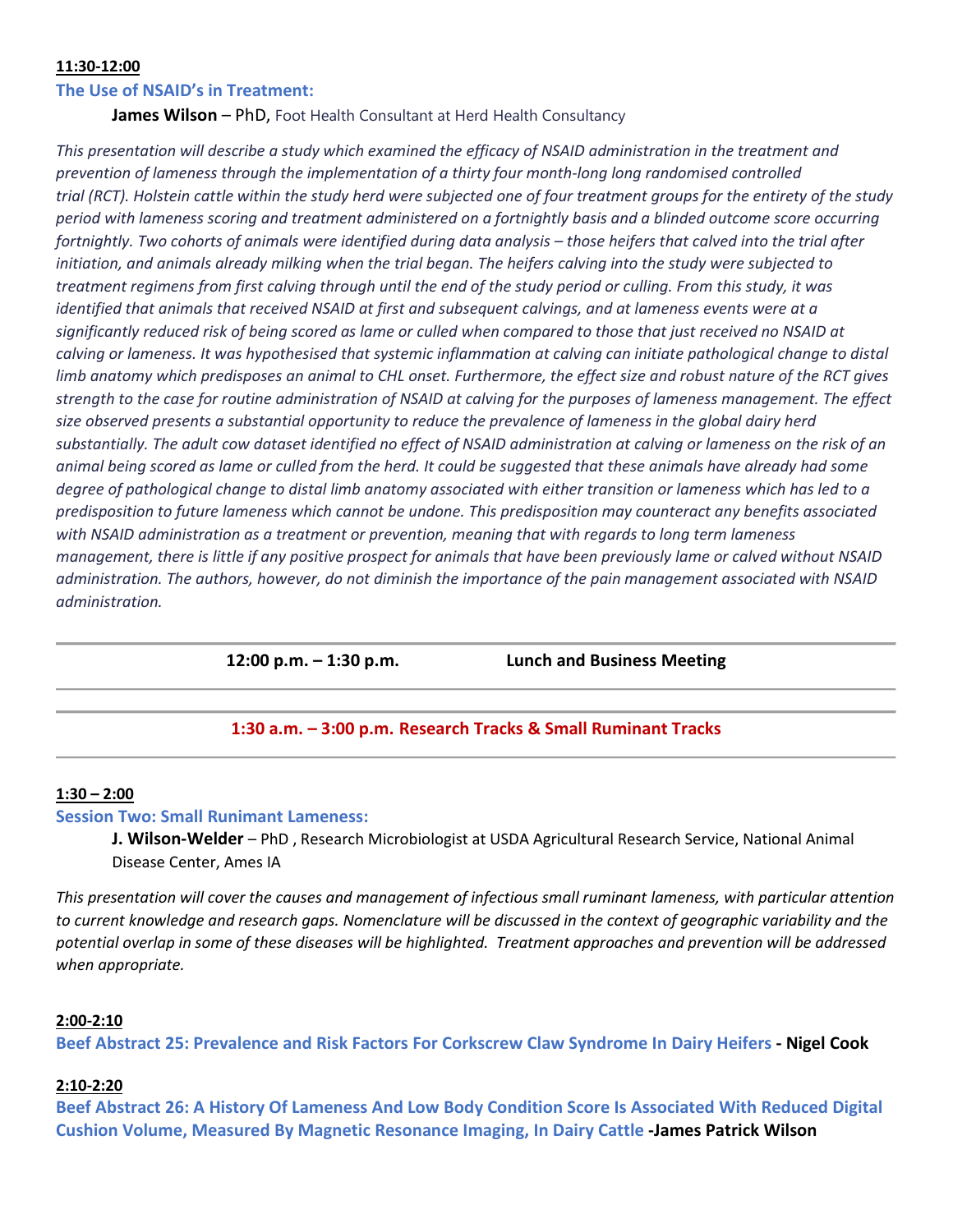# **2:20-2:30**

**Beef Abstract 27: Global Transcriptomic Evaluation Of The Hoof Lamina In Beef Cattle With Altered Mobility – Paul Plummer**

# **2:30 – 2:40**

**Beef Abstract 28: Evaluation Of Biomechanical Strength And Strain Of Bovine Hoof Lamina In Elevated Mobility Score Market Weight Cattle – Paul Plummer**

## **2:40 – 3:00**

**Interactive Abstract Summary (Small Ruminant and Beef Excellence In Mobility)** 

**1:30 a.m. – 3:00 p.m. Trimmer Tracks**

## **1:30-2:10**

**Forces Inside Hoof With Different Trimming Techniques:** 

**Evgenij Telizhenko –** PhD Researcher at the Department of Biosystems and Technology, Swedish University of Agricultural Sciences, Alnarp, Sweden.

*The presentation will provide a deeper understanding of the functional anatomy of the bovine foot. It will illustrate different roles of different parts of claw capsule in weight bearing. By using the newest findings, the force and pressure distribution within claw capsule will be demonstrated together with biomechanical consequences of different trimming techniques and flooring surfaces.* 

**2:10-2:30 Trimming Q & A**

**2:30-300**

**Nick Bell Session 2** 

**3:00 p.m. – 3:30 p.m. Refreshment Break**

**3:30 p.m. – 4:00 p.m. Trimmer/Researcher Practice Tips**

**4:00 p.m. – 4:40 p.m. Keynote: Processor Perspective on Excellence in Mobility Jen Walker -** DVM, PhD. Director, Quality and Care at Danone North America

*Dr. Jen will share a dairy processors perspective of animal welfare, why it matters and how they measure and monitor it at the farm level. Attendees will gain an appreciation of the need for transparency and accountability from farm to factory gate to fridge when it comes to quality and care and how they are all connected.*

**4:40 p.m – 5:00 p.m. Closing Ceremonies**